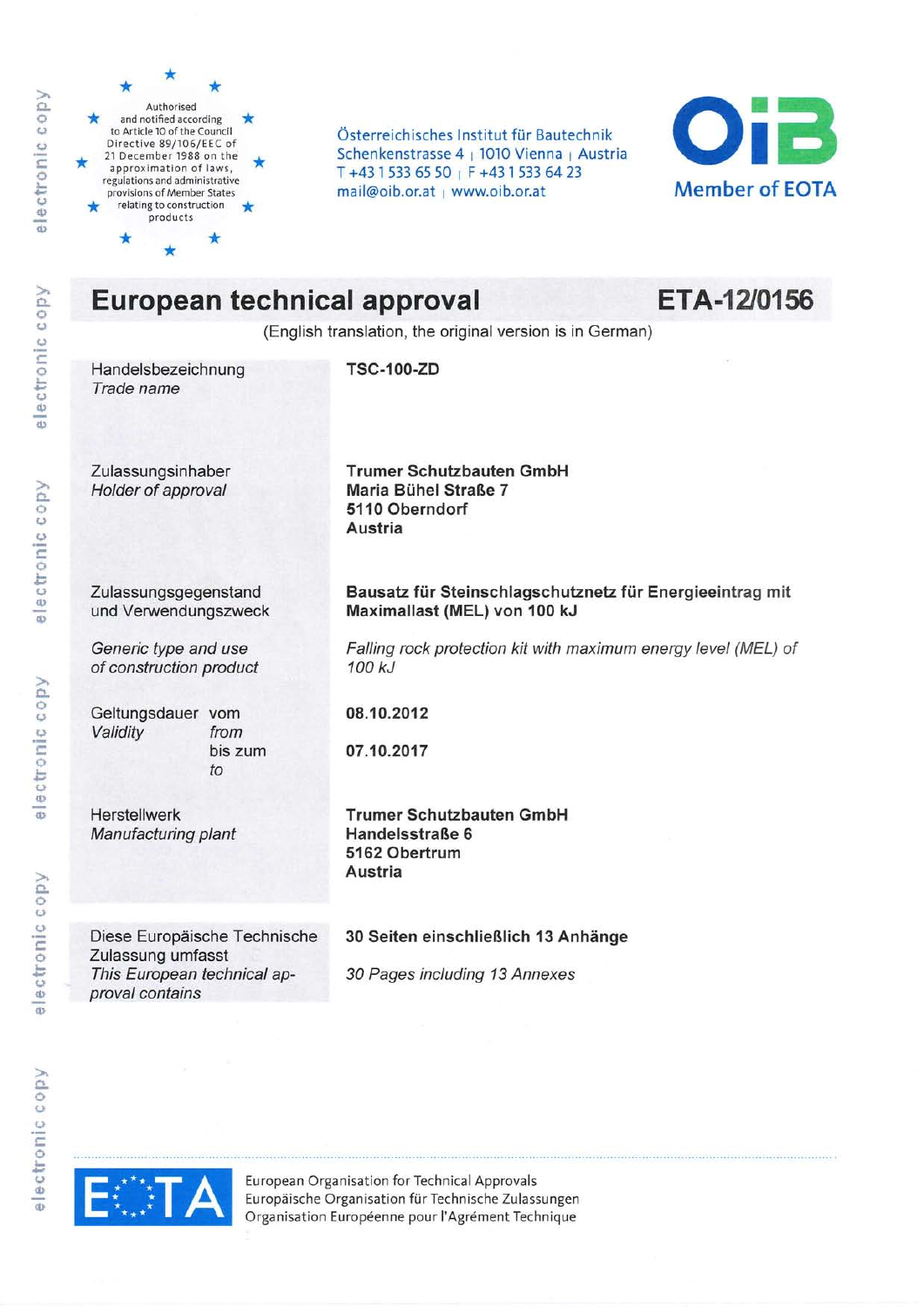

Amt der Steiermärkischen Landesregierung Bautechnik und Gestaltung - BauCert Steiermark  $A - 8010$ Burggasse  $13.$ Graz Tel.:  $+43(0)316/877-4933$ . Fax:  $+43(0)316/877-4689$ e-mail: baucert@steiermark.at DVR 0087122 UID ATU37001007



English version (Original in German)

**EC-CERTIFICATE OF CONFORMITY** 

### $1159 - CPD - 0322/12$

In compliance with Directive 89/106/EEC of the Council of European Communities of 21<sup>st</sup> December 1988 on the approximation of laws, regulations and administrative provisions of the Member States relating to construction products (Construction Products Directive – CPD), amended by Directive 93/08/EEC of the Council of European  $22<sup>nd</sup>$ of July 1993, implemented by the Styrian Bauproduktengesetz Communities 2000. LGBl. Nr. 50/2001, as amended by LGBl. Nr. 13/2010, it is stated that the construction product

### Falling rock protection kit according to ETAG 027

#### with the trading name

"TSC-100-ZD"

Maximum Energy level (MEL) = 100 kJ Service Energy level (SEL) = --- kJ Energy level classification: 0 Residual height after MEL launch: Category A

placed on the market by

### Trumer Schutzbauten GmbH

Maria Bühel Straße 7, A-5110 Oberndorf

and produced in the factory

# Trumer Schutzbauten GmbH

Handelsstraße 6. A-5162 Obertrum

is subjected by the manufacturer to factory production control and to the further testing of samples taken at the factory in accordance with a prescribed test plan and that the notified body (identification number 1159)

#### Amt der Steiermärkischen Landesregierung **Bautechnik und Gestaltung - BauCert Steiermark** Burggasse 13, A-8010 Graz/Austria

has performed the initial type-testing for the relevant characteristics of the product, the initial inspection of the factory and factory production control and performs the continuous surveillance, assessment and approval of factory production control.

This certificate attests that all provisions concerning the attestation of conformity and the performances described in the European Technical Approval

# ETA-12/0156

were applied and that the product fulfils all the prescribed requirements.

This certificate was first issued on 10<sup>th</sup> Dec. 2012 and remains valid as long as the conditions laid down in the European technical specification or the manufacturing conditions in the factory or the factory production control itself are not modified significantly, the European Technical Approval ETA-12/0156 is valid, or at the latest until  $7<sup>th</sup>$  October 2017. The certificate of conformity comprises 1 page.

For the Provincial Government of Styria Head of certification body

Ing Dipl.-Ing. Robert Jansche, MPA

Graz, 10<sup>th</sup> December 2012

Authorized signatory

Ing. Michael Hackl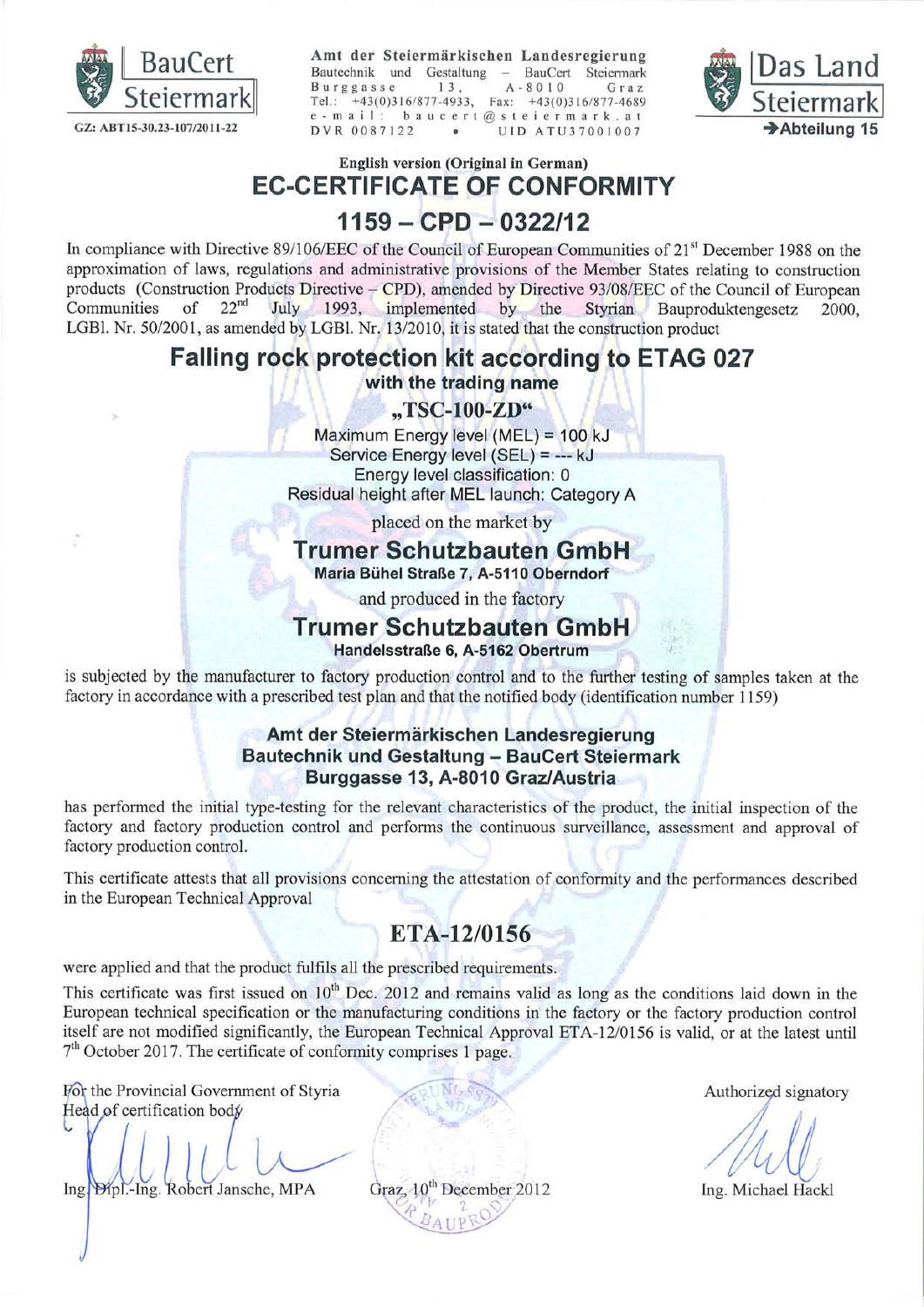